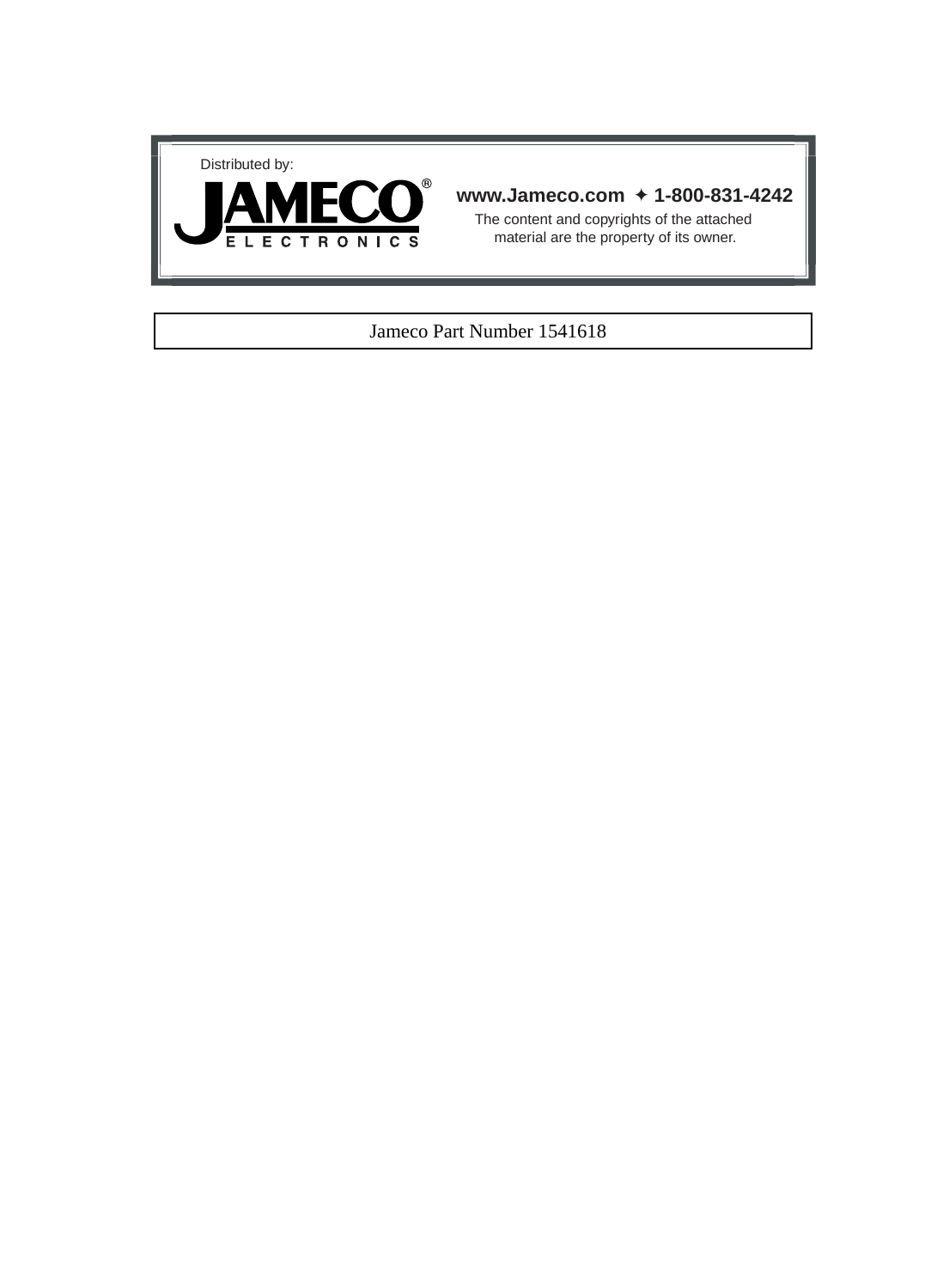

# **S1A/B - S1M/B**

**1.0A SURFACE MOUNT GLASS PASSIVATED RECTIFIER** 

#### **Features**

- Glass Passivated Die Construction
- Low Forward Voltage Drop and High Current Capability
- Surge Overload Rating to 30A Peak
- Ideally Suited for Automated Assembly
- **Lead Free Finish/RoHS Compliant (Note 3)**

#### **Mechanical Data**

- Case: SMA/SMB
- Case Material: Molded Plastic. UL Flammability Classification Rating 94V-0
- Moisture Sensitivity: Level 1 per J-STD-020C
- Terminals: Lead Free Plating (Matte Tin Finish). Solderable per MIL-STD-202, Method 208 @3
- Polarity: Cathode Band or Cathode Notch
- Marking: Type Number, See Page 3
- Ordering Information: See Page 3
- SMA Weight: 0.064 grams (approximate)
- SMB Weight: 0.093 grams (approximate)



| Dim                  |      | <b>SMA</b> | <b>SMB</b> |      |  |  |
|----------------------|------|------------|------------|------|--|--|
|                      | Min  | Max        | Min        | Max  |  |  |
| A                    | 2.29 | 2.92       | 3.30       | 3.94 |  |  |
| в                    | 4.00 | 4.60       | 4.06       | 4.57 |  |  |
| C                    | 1.27 | 1.63       | 1.96       | 2.21 |  |  |
| D                    | 0.15 | 0.31       | 0.15       | 0.31 |  |  |
| Е                    | 4.80 | 5.59       | 5.00       | 5.59 |  |  |
| G                    | 0.10 | 0.20       | 0.10       | 0.20 |  |  |
| н                    | 0.76 | 1.52       | 0.76       | 1.52 |  |  |
| J                    | 2.01 | 2.30       | 2.00       | 2.40 |  |  |
| All Dimensions in mm |      |            |            |      |  |  |

A, B, D, G, J, K, M Suffix Designates SMA Package AB, BB, DB, GB, JB, KB, MB Suffix Designates SMB Package

## **Maximum Ratings and Electrical Characteristics** @T<sub>A</sub> = 25°C unless otherwise specified

Single phase, half wave, 60Hz, resistive or inductive load. For capacitive load, derate current by 20%.

| <b>Characteristic</b>                                                                                     |                        | Symbol                                                | S1<br>A/AB                           | S <sub>1</sub><br>B/BB | S1<br>D/DB | S1<br>G/GB | S <sub>1</sub><br><b>J/JB</b> | S1<br><b>K/KB</b> | S <sub>1</sub><br>M/MB | Unit          |
|-----------------------------------------------------------------------------------------------------------|------------------------|-------------------------------------------------------|--------------------------------------|------------------------|------------|------------|-------------------------------|-------------------|------------------------|---------------|
| Peak Repetitive Reverse Voltage<br>Working Peak Reverse Voltage<br>DC Blocking Voltage                    |                        | V <sub>RRM</sub><br><b>V<sub>RWM</sub></b><br>$V_{R}$ | 50                                   | 100                    | 200        | 400        | 600                           | 800               | 1000                   | $\mathcal{U}$ |
| <b>RMS Reverse Voltage</b>                                                                                |                        | $V_{R(RMS)}$                                          | 35                                   | 70                     | 140        | 280        | 420                           | 560               | 700                    | V             |
| Average Rectified Output Current                                                                          | @ $T_T = 100^{\circ}C$ | Ιo                                                    |                                      |                        |            | 1.0        |                               |                   |                        | A             |
| Non-Repetitive Peak Forward Surge Current<br>8.3ms Single half sine-wave superimposed on rated load       |                        |                                                       | 30                                   |                        |            |            | A                             |                   |                        |               |
| Forward Voltage                                                                                           | $@I_F = 1.0A$          | V <sub>FM</sub>                                       |                                      |                        |            | 1.1        |                               |                   |                        | $\vee$        |
| Peak Reverse Leakage Current<br>@ $T_A = 25^{\circ}C$<br>at Rated DC Blocking Voltage<br>@ $T_A = 125$ °C |                        | <sup>I</sup> RM                                       | 5.0<br>100                           |                        |            |            | μA                            |                   |                        |               |
| Maximum Reverse Recovery Time (Note 4)                                                                    |                        |                                                       | 2.0                                  |                        |            |            |                               | μS                |                        |               |
| Typical Total Capacitance<br>(Note 1)                                                                     |                        |                                                       | 10                                   |                        |            |            |                               | pF                |                        |               |
| Typical Thermal Resistance, Junction to Terminal (Note 2)                                                 |                        |                                                       | 30                                   |                        |            |            |                               |                   | °C/W                   |               |
| Operating and Storage Temperature Range                                                                   |                        |                                                       | $-65$ to $+150$<br>$T_i$ , $T_{STG}$ |                        |            |            |                               | °C                |                        |               |

Notes: 1. Measured at 1.0MHz and applied reverse voltage of 4.0V DC.

2. Thermal resistance junction to terminal, unit mounted on PC board with 5.0 mm<sup>2</sup> (0.013 mm thick) copper pads as heat sink.

3. RoHS revision 13.2.2003. Glass and high temperature solder exemptions applied, see *EU Directive Annex Notes 5 and 7.*

Measured with  $I_F = 0.5A$ ,  $I_R = 1.0A$ ,  $I_{RR} = 0.25A$ .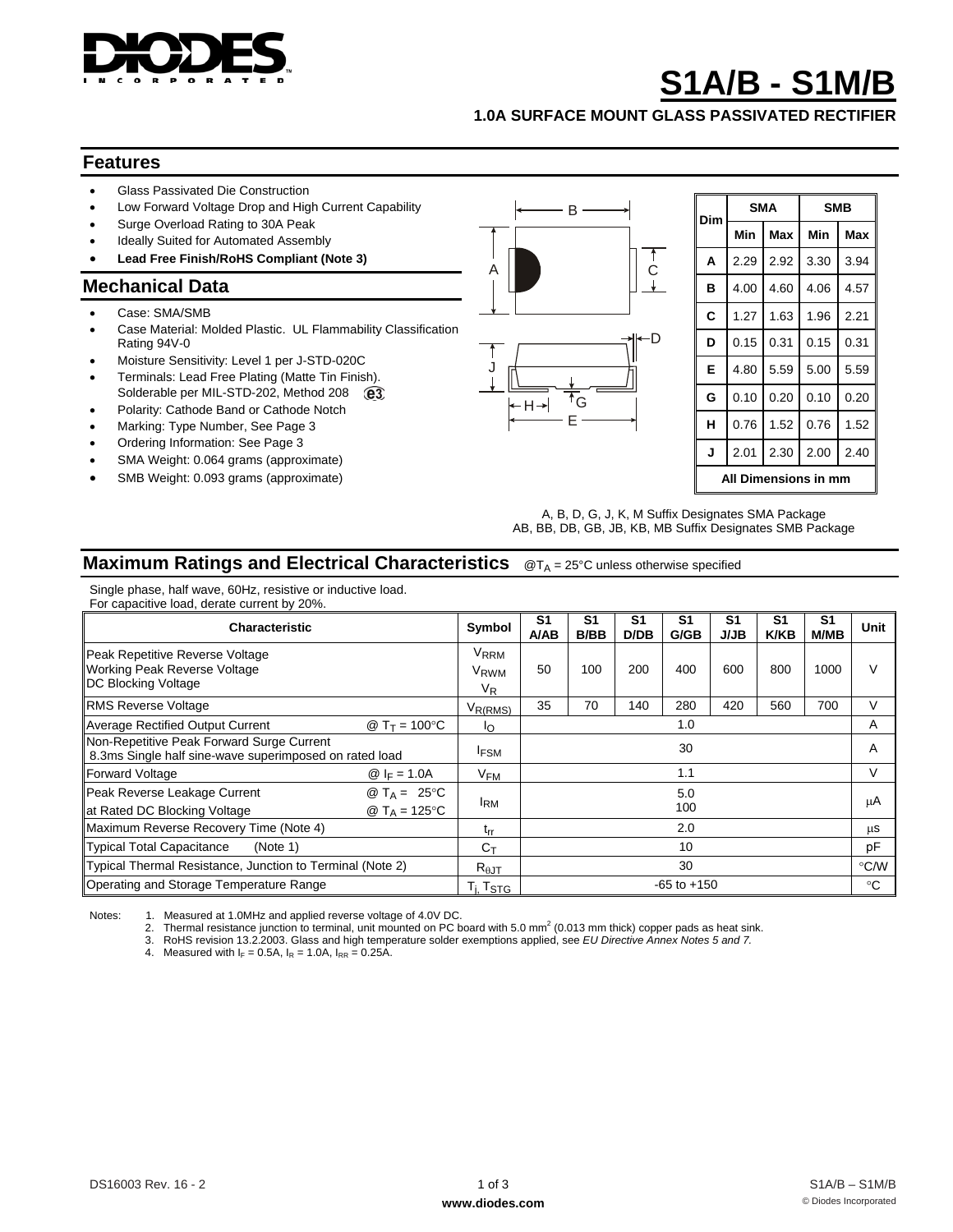